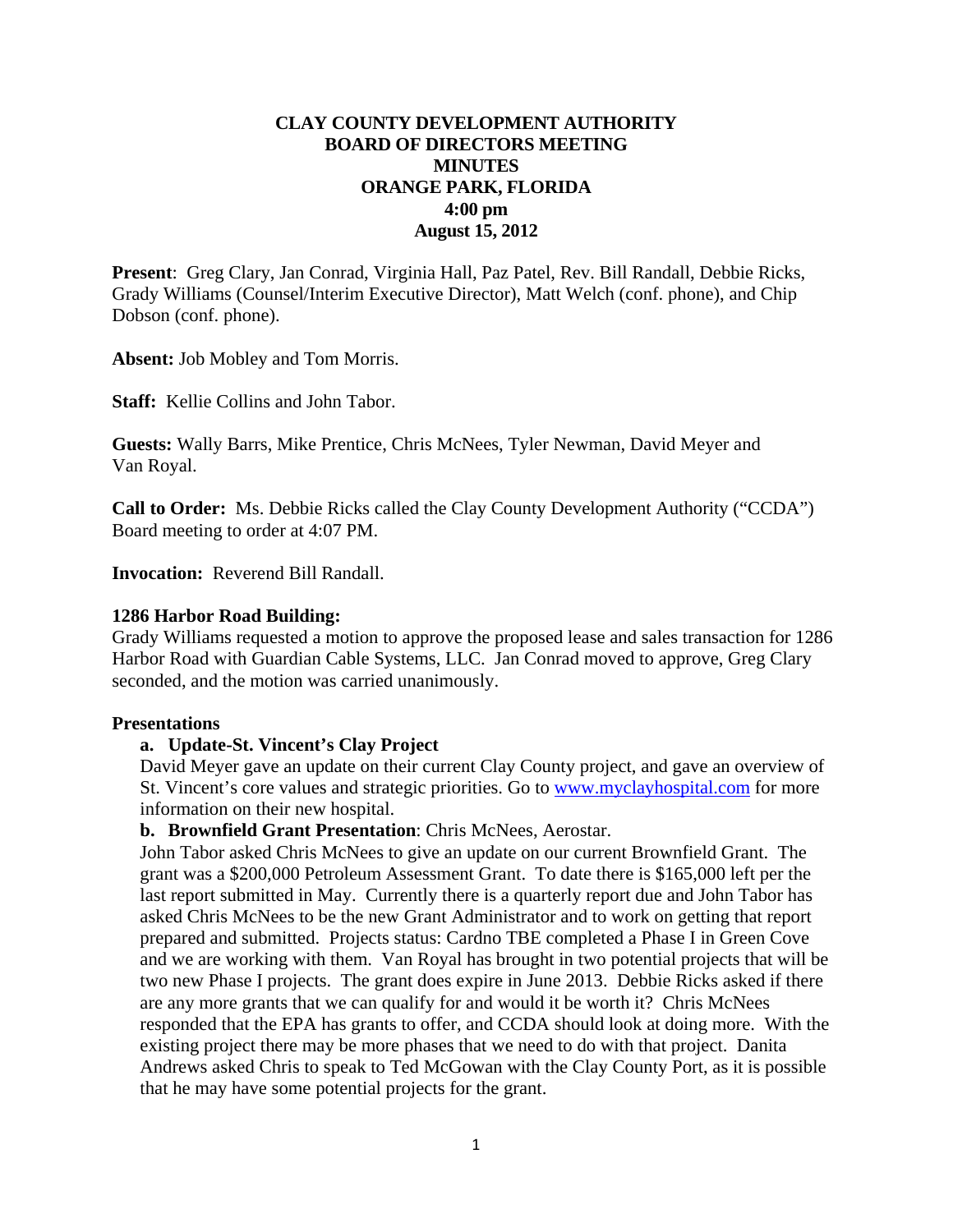**Approval of Minutes:** Debbie Ricks moved to approve the minutes of the July 18, 2012 meeting. Jan Conrad seconded, and the motion carried unanimously.

**Treasurer's Report:** Debbie Ricks and the Finance Committee did have a budget workshop and will have a report for the Board at the next Board meeting. CCDA did close the Fifth-Third money market account and moved those funds to Wells Fargo to open a new money market account. The Finance Committee did vote to keep a CD at Compass bank till the end of the year at 1% and then take further action on it at the end of the year.

# **Attorney's Report:**

**a. CDFA Development Finance Summit:** Grady Williams gave a presentation on the Council of Development Finance Agencies ("CDFA") summit. He sent the Board a link to the Chester County Economic Development Council's website. He feels that CCDA's website to be more like this. Go to [www.cceconomicdevelopment.com](http://www.cceconomicdevelopment.com/) to view that website. CCDA needs to streamline its existing bond program, get it online and have applications available online. St. Johns Country Day School is willing to do a testimonial for our website. As an organization we need to think more about economic development finance projects and programs beyond basic tax exempt bond issues that we can do, not only to generate income, but also to sustain our community. He ordered each CCDA Board member the Practitioner's Guide to Economic Development Finance book from the CDFA and asked each Board member to look over and review the CDFA website as well. Grady Williams also discussed that the Board needs to look at the SBA small loan programs. CCDA needs to consider making small loans in the community, and is it an option for us to get set up to do smaller tax exempt mortgages versus larger tax exempt bond issues alone. Chip Dobson also made the comment that Chester County is a bedroom community; they have gone from a rural area to now developing new local businesses and are now attracting industries there.

## **b. Big League Dreams:**

Greg Clary reported that he does not have a report; he is waiting from a call from Stephanie Kopelousos. We just need to make sure our investment is ok. Paz Patel will give her a call.

## **Economic Development Report:**

John Tabor reported there is no progress on existing projects that are out there. We did receive an inquiry through Enterprise Florida and we responded and put together a packet to make sure we would be considered. He did sit down with an outside firm and worked with the county and did get an email back and congratulated us on how prepared we were and how enthusiastic we were. This is a very attractive project and there is a lot of competition. He will keep the Board informed on any new information.

## **Old Business/New Business:**

**a. Green Cove Springs Economic Development Commercial:** Debbie Ricks gave a proposal to the Board to help fund the 5-minute Economic Development Commercial Green Cove Springs produced. John Tabor asked the Board to wait another month. He may have a potential possibility for some grants for the commercial.